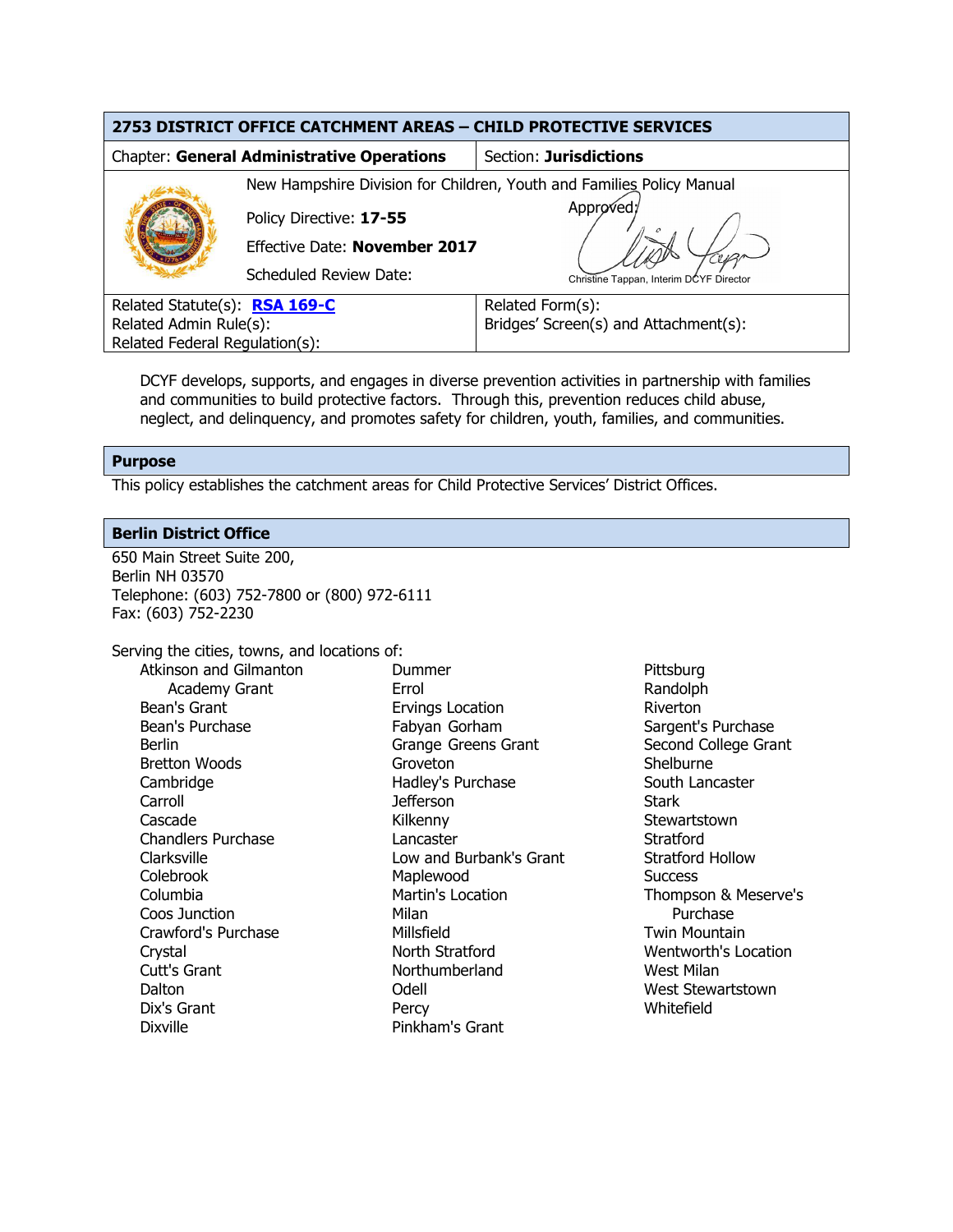## **Claremont District Office**

17 Water Street, Suite 301, Claremont NH 03743 Telephone: (603) 542-9544 or (800) 982-1001 Fax: (603) 542-1707

Serving the cities, towns, and locations of:

| Acworth                   |
|---------------------------|
| <b>Beauregard Village</b> |
| Burkehaven                |
| Canaan                    |
| Charlestown               |
| Claremont                 |
| Cornish                   |
| Cornish Flat              |
| Croydon                   |
| East Lempster             |
| Enfield                   |
| Enfield Center            |
| Ftna                      |
| Georges Mills             |
|                           |

Goshen Grafton Grantham Guild Hanover Langdon Lebanon Lempster Lyme Lyme Center Meriden Mount Sunapee Newport Orange

Orford Plainfield South Acworth South Charlestown **Springfield** Sunapee Unity Washington West Canaan West Lebanon West Springfield West Unity

## **Concord District Office**

40 Terrill Park Drive, Concord NH 03301 Telephone: (603) 271-6202 or (800) 322-9191 Fax: (603) 271-4085

Serving the cities, towns, and locations of:

| Allenstown       | Francestown         |
|------------------|---------------------|
| Andover          | Franklin            |
| Blodgett Landing | Gerrish             |
| Boscawen         | Goffstown           |
| Bow              | Gossville           |
| <b>Bradford</b>  | Henniker            |
| Canterbury       | Hill                |
| Chichester       | Hooksett            |
| Concord          | Hopkinton           |
| Contoocook       | Loudon              |
| Danbury          | New Boston          |
| Davisville       | New London          |
| Dunbarton        | Newbury             |
| East Andover     | <b>North Sutton</b> |
| East Concord     | North Wilmot        |
| East Sutton      | Northfield          |
| Elkins           | Pembroke            |
| Epsom            | Penacook            |

Pinardville Pittsfield Potter Place **Salisbury** Short Falls South Danbury South Sutton **Suncook Sutton** Warner Weare Webster Webster Lake West Franklin Wilmot Wilmot Flat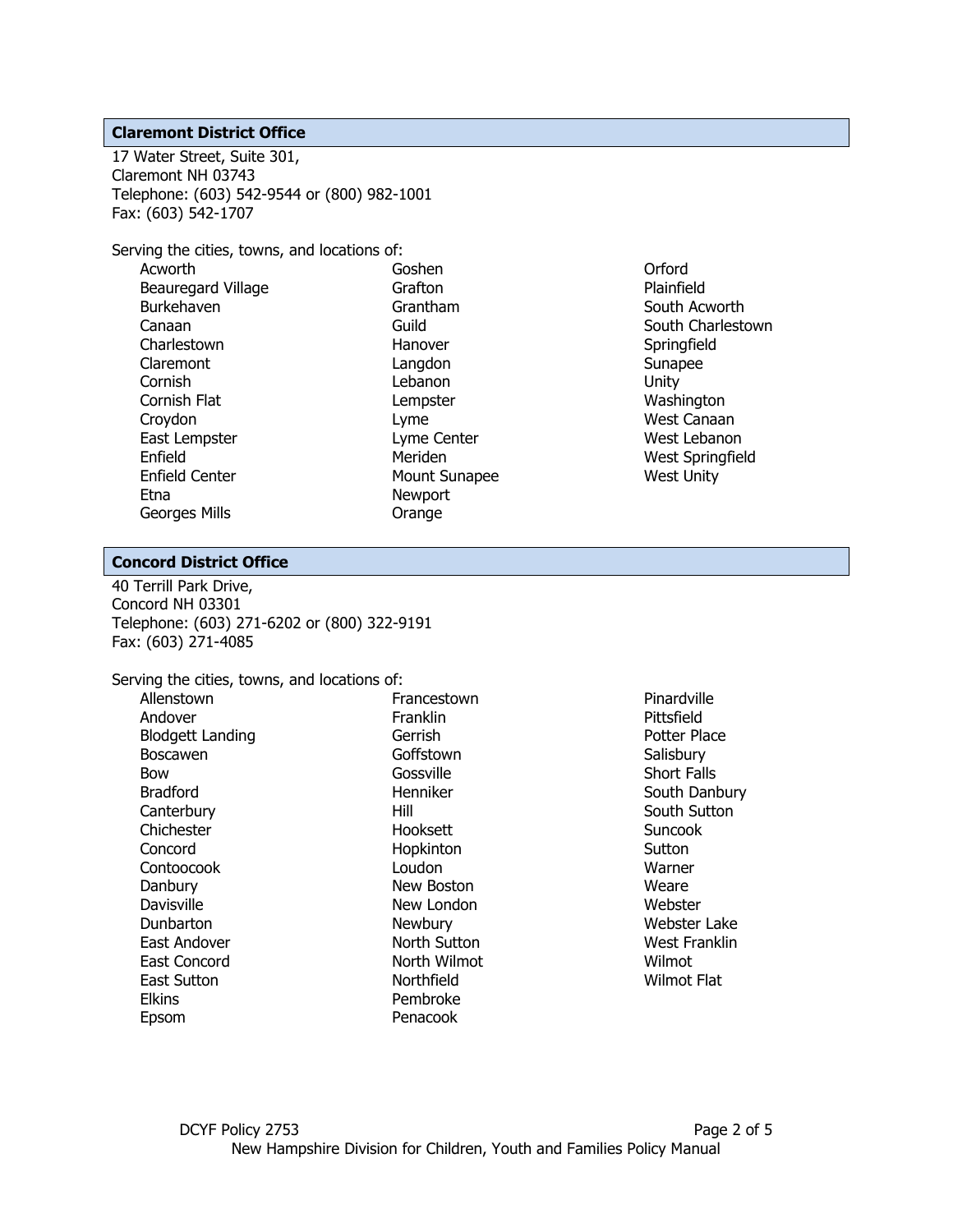#### **Conway District Office**

73 Hobbs Street, Conway NH 03818 Telephones: (603) 447-3841 or (800) 552-4628 Fax: (603) 447-3588

Serving the cities, towns, and locations of:

Albany **Bartlett** Brookfield Center Conway Center Effingham Center Ossipee Center Sandwich Center Tuftonboro Chatham Chocorua Conway East Conway East Wakefield Eaton Effingham Freedom

Glen Granite Hale's Location Hart's Location Intervale **Jackson Kearsarge** Madison Melvin Village Mirror Lake Moultonborough Moultonville North Conway North Sandwich **Ossipee** Redstone

**Sanbornville Sandwich** Silver Lake Snowville South Chatham South Effingham South Tamworth **Tamworth Tuftonboro** Union Wakefield West Ossipee Wolfeboro Wolfeboro Falls Wonalancet

### **Keene District Office**

111 Key Road, Keene NH 03431 Telephone: (603) 357-3510 or (800) 624-9700 Fax: (603) 355-1542

#### Serving the cities, towns, and locations of:

| Alstead             |
|---------------------|
| Antrim              |
| Ashuelot            |
| Bennington          |
| Chesterfield        |
| Deering             |
| <b>Drewsville</b>   |
| Dublin              |
| East Sullivan       |
| <b>East Swanzey</b> |
| East Westmoreland   |
| Fitzwilliam         |
| Gilsum              |
| Greenfield          |
| Greenville          |
| Hancock             |
| Harrisville         |

Hillsborough Hillsborough Upper Village Hinsdale **Jaffrey** Keene **Marlborough** Marlow Munsonville Nelson New Ipswich North Swanzey North Walpole Peterborough Richmond **Rindge** Roxbury Sharon

Spofford **Stoddard** Sullivan Surry Swanzey Temple **Troy** Walpole West Chesterfield West Deering West Peterborough West Swanzey **Westmoreland Westport** Winchester **Windsor**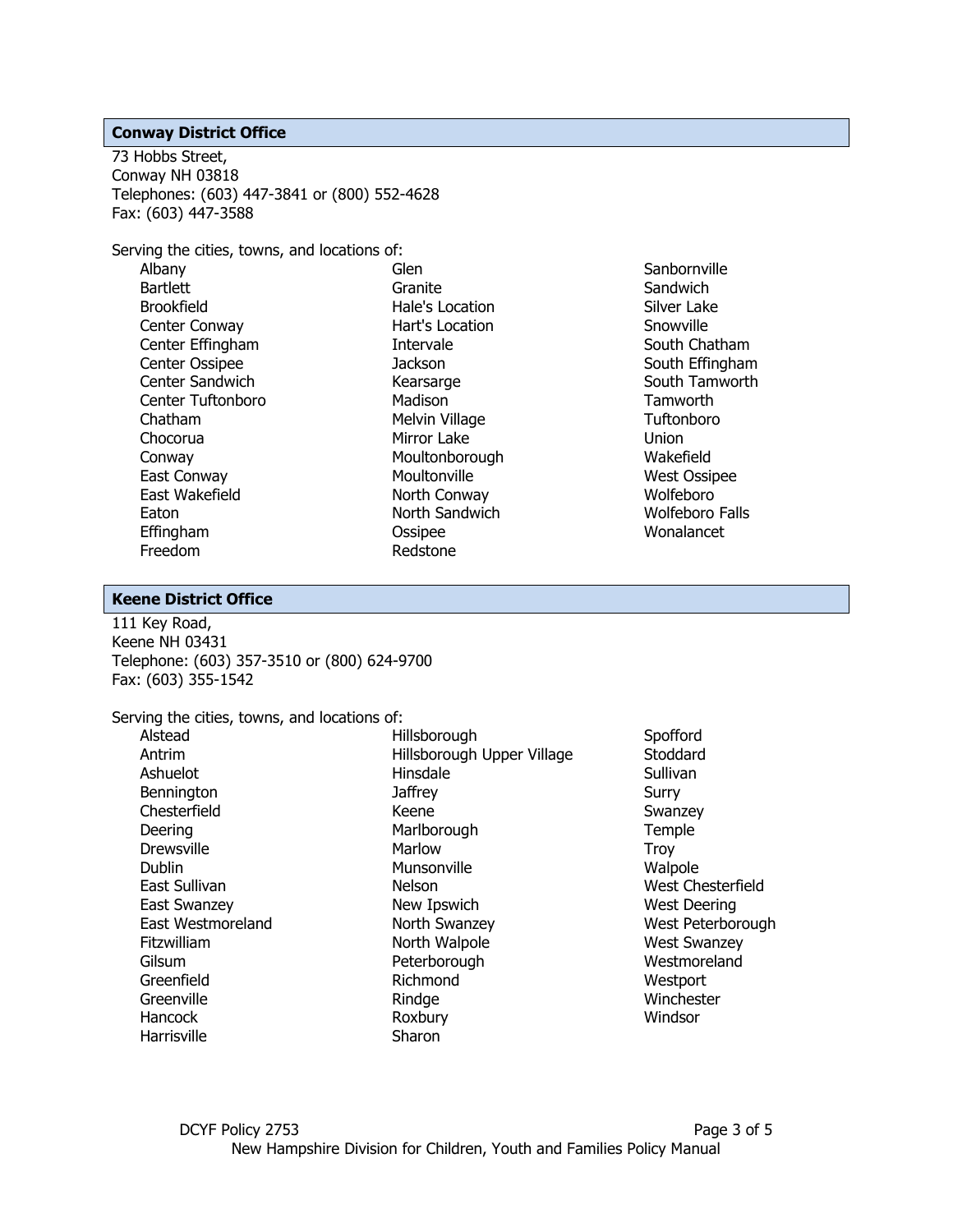#### **Laconia District Office**

65 Beacon Street West, Laconia NH 03246 Telephone: (603) 524-4485 or (800) 322-2121 Fax: (603) 524-1088

Serving the cities, towns, and locations of:

Gilford Gilmanton Gilmanton Corners Gilmanton Iron Works Glendale Governor Isle Groton Hebron **Holderness** Laconia Lakeport Lochmere Lower Gilmanton **Meredith** Meredith Center

New Hampton North Sanbornton Plymouth Quincy Rumney **Sanbornton Thornton Tilton** Waterville Valley **Weirs** Wentworth West Alton West Rumney Winnisquam

# **Littleton District Office/Telework**

80 North Littleton Road, Littleton, NH 03561-3814 Telephones: (603) 444-6786 or (800) 552-8959 Fax: (603)444-0782

| Serving the cities, towns, and locations of: |     |
|----------------------------------------------|-----|
| Apthorp                                      | G   |
| Bath                                         | Ha  |
| <b>Benton</b>                                | La  |
| <b>Bethlehem</b>                             | Li  |
| <b>Bethlehem Junction</b>                    | Li: |
| Center Haverhill                             | Ιi  |
| East Haverhill                               | Ιi  |
| Easton                                       | Ly  |
| Franconia                                    | м   |
|                                              |     |

**Glencliff** Haverhill Landaff Lincoln Lisbon Littleton Livermore Lyman Monroe

North Haverhill North Woodstock Pierce Bridge Piermont Pike Sugar Hill Warren **Woodstock** Woodsville

#### **Manchester District Office**

1050 Perimeter, Suite 501, Manchester. NH 03103 Telephone: (603) 668-2330 or (800) 852-7493 Fax: (603) 624-4014

Serving the city of: **Manchester**